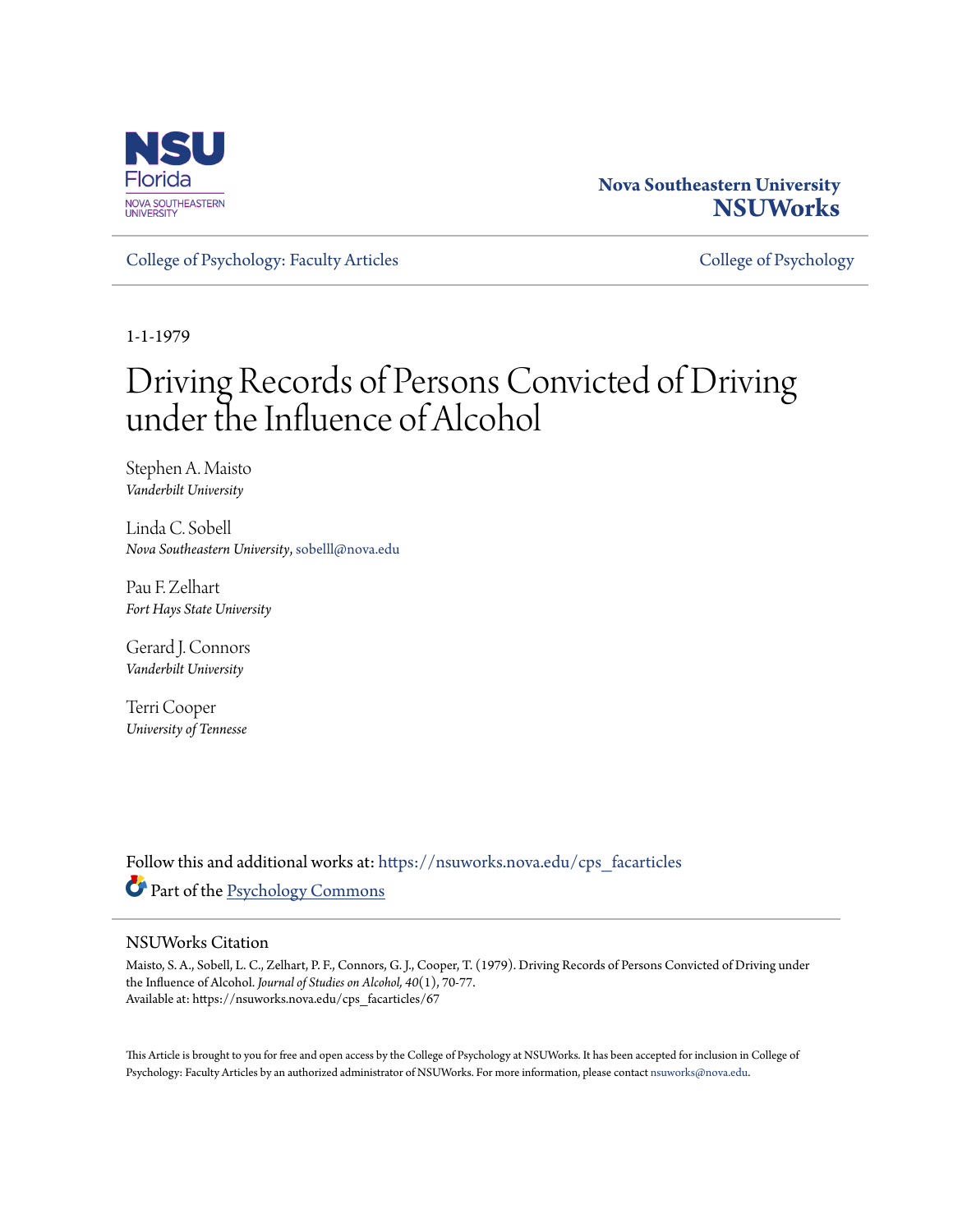## **Driving Records of Persons Convicted of Driving under the Influence of Alcohol'**

Stephen A. Maisto,<sup>2</sup> Linda Carter Sobell,<sup>3</sup> Paul F. Zelhart<sup>4</sup> Gerard J. Connors<sup>2</sup> and Terri Cooper<sup>5</sup>

SUMMARY. The average interval between convictions of driving under the influence decreases from 2 years between first and second convictions to 17, 11 and 8 months, respectively, between the second and third, the third and fourth and the fourth and fifth convictions.

**ECAUSE alcohol is associated with a high proportion of highway accidents (1),• major efforts have focused on pre-venting drinking-driving incidents (2). Generally, research in this area has attempted to determine the variables that discriminate between drinking and nondrinking drivers. Some of the**  identifying characteristics studied thus far include demographic **variables (e.g., 3-5), drinking patterns (5) and driving records preceding drinking-driving involvement (3, 6, 7).** 

**Another serious problem is secondary prevention, i.e., the development of successful programs for drivers already convicted of**  driving under the influence (pu<sub>I</sub>). It is not that we lack treatment **programs for Dvx offenders (8), but that these programs have proved less than effective (1, 9). To compound the problem, although one of the main goals of treatment programs for drivers** 

**• This study was funded in part by a state research contract from the Tennessee Department of Mental Health and Mental Retardation and by U.S. Public Health Service Grant No. 5 T32 AA07072-02 from the National Institute on Alcohol Abuse and Alcoholism. We thank Commissioner Joel Plummer and Mr. Thomas Smothers of the Tennessee Department of Safety for their assistance in the early phases of this project and with the data collection.** 

**Requests for reprints should be sent to Linda C. Sobell, Alcohol Programs, Dede Wallace Center, P.O. Box 40487, Nashville, Tennessee 37204.** 

**'• Department of Psychology, Vanderbilt University, Nashville, Tennessee.** 

**'• Dede Wallace Center and Department of Psychology, Vanderbilt University.** 

**• Fort Hays State University, Hays, Kansas.** 

**a University of Tennessee School of Social Work, Nashvillc.** 

**Received for publication: 13 December 1977. Revision: 12 October 1978.** 

**• BROWNING, J. J. and WILDE, G. J. S. Research in drinking and driving; a short review and annotated bibliography of research hitherto conducted. (Queen's University, Studies in Safety in Transport.) Kingston, Ontario; 1975. [Mimeographed.]**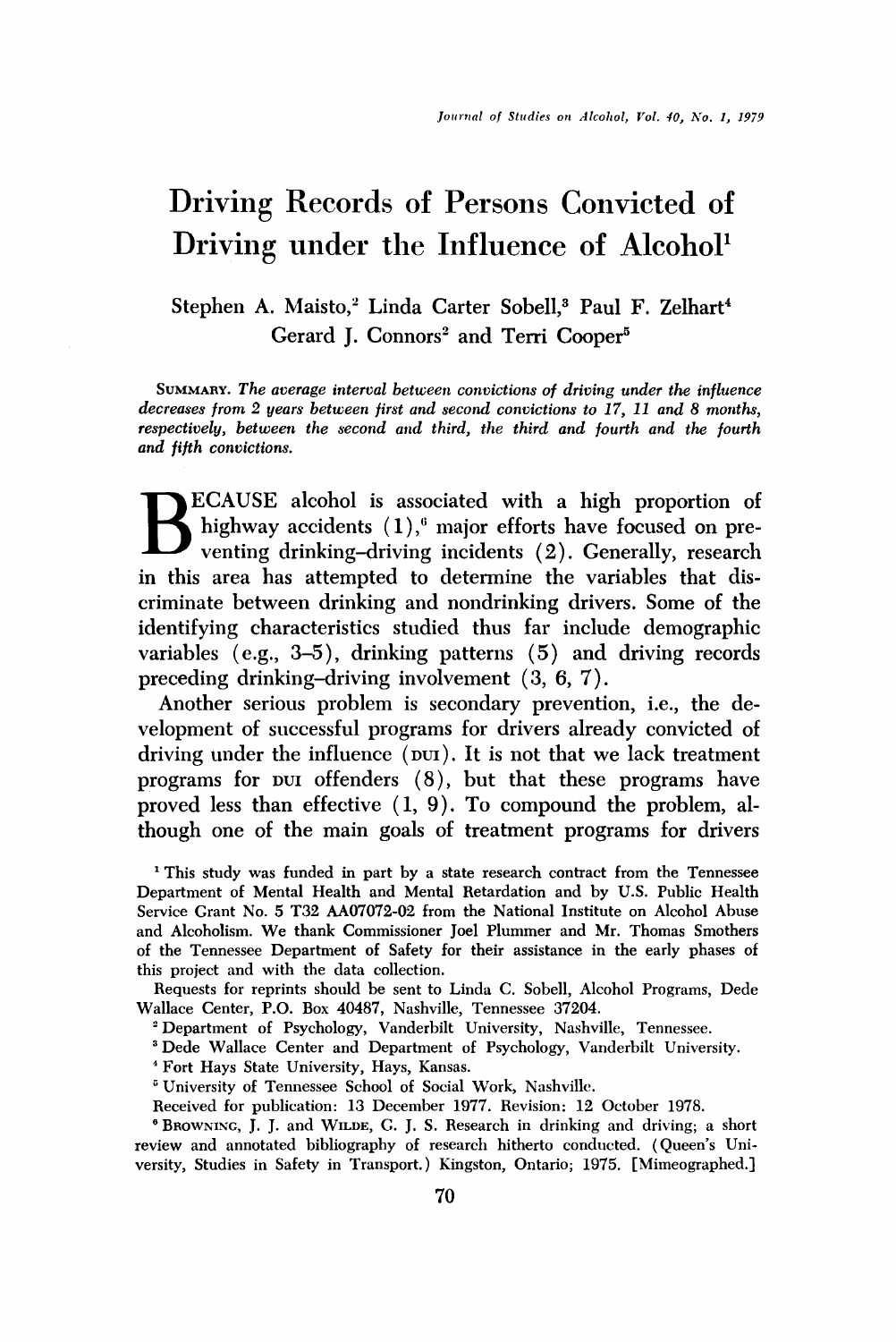**convicted of DUI is to reduce recidivism rates, which can be mea**sured objectively, evaluations of put treatment programs have been **flawed by poor methodology and inadequate measures of outcome (10, 11).** 

The present report describes a retrospective evaluation of the **driving records of two samples of Tennessee drivers. The first**  group was selected randomly from all drivers in the State of Ten**nessee. The other group, a random selection of drivers receiving at least one DUI conviction during the period from 1 November 1970 through December 1971, was divided into two subgroups: single and multiple Dvi offenders. It was anticipated that differenees between the groups might suggest variables to be considered in the design and evaluation of primary and secondary prevention programs.** 

#### **METHOD**

**Data Collection. Driving records of 656 drivers, randomly selected from the active files of the Tennessee Department of Safety, covered the 65-month period from i November 1970 through March 1976. These records contained information on driving history (e.g., convictions of**  various traffic violations, traffic accidents and pui offenses) and lim**ited demographic data.** 

**The driving records of all persons convicted of at least one DUI offense during the 14-month period from November 1970 through December 1971 were obtained from the Tennessee Department of Safety. After these records were ordered according to driver license number, every fourth record was coded, yielding a sample of 2000 cases. Of these 2000 records, 1982 had information on at least some of the variables studied. The information collected was comparable to that collected on the sample of all Tennessee drivers.** 

The mean  $(\pm s\bar{b})$  age of the sample of all Tennessee drivers was  $39.14 \pm 17.00$  years compared with  $42.52 \pm 12.96$  for the single and  $41.84 \pm 11.42$  for the multiple offender groups.<sup>7</sup> In contrast to both put groups, which were virtually all male (94.8 and 98.2% of the single **and multiple offenders, respectively), only 59.9% of the sample of all Tennessee drivers were men. The racial composition of the three groups was similar, 88.7% of the sample of all Tennessee drivers being Whites, and 85.8% of the single and 88.6% of the multiple offenders being Whites. Other demographic characteristics, such as socioeconomic status and urban or rural residence, could not be determined from the driving records.** 

**7 The summary statistics are based on different numbers of cases, according to the completeness of the record. Data on age were available for all drivers in the sample of all Tennessee drivers and for 1533 and 449 drivers, respectively, in the samples of single and multiple offenders. Data on sex were available for 655, 1521 and 437 drivers, and data on race for 655, 1459 and 404 drivers.**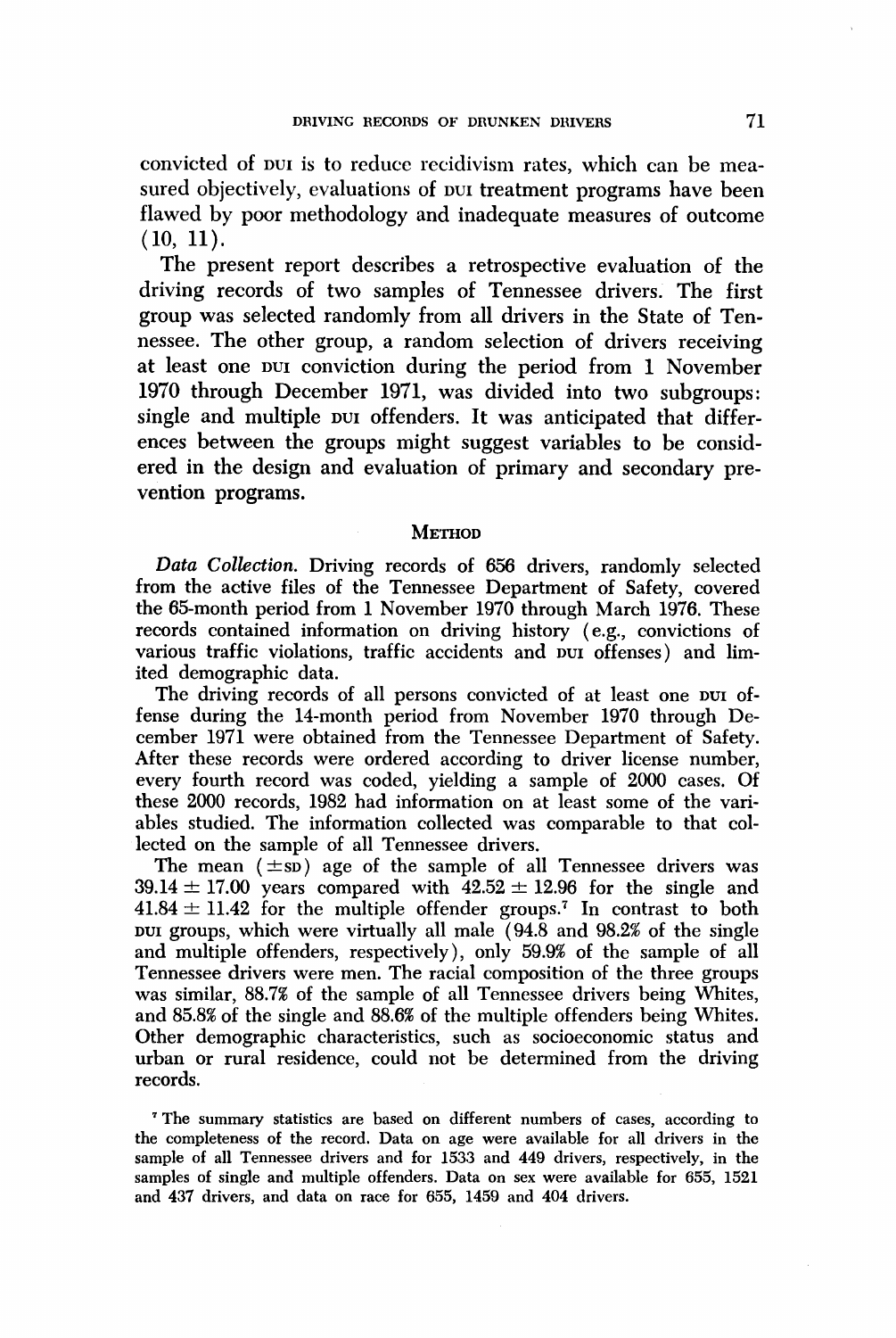#### **•ESULTS**

**During the 65-month period, only 1.7% (11 of 655 valid cases)**  of the sample of all Tennessee drivers were convicted of 1 put **offense and 2 (0.3%) were convicted of 2 offenses; 2 of the 13 had 1** but conviction associated with a traffic accident. No one in this sample was convicted of bur following refusal to consent to a **breath test.** 

**In the sample of 1982 drivers having at least I conviction during the first 14 months of the study, 77.35% had I conviction during**  the entire 65-month period, 17.00% had 2, 3.94% had 3, 0.96% had 4, **0.55• had 5, 0.15% had 6 and 0.05% had 7. As is apparent from these**  data, the majority of the drivers in the pur sample did not receive another pur conviction during the 65-month period under study.

**Of the 1533 drivers who were single offenders during the 14**  month period, 14.7% had a put conviction associated with a traffic accident during the 65-month period; and 7.2% had 1 pur conviction and 0.4% had 2 pur convictions following refusal to take a **breath test during the 65-month period. Of the 449 drivers who were multiple offenders during the 65-month period, 19.6% had 1**  and 2.0% had 2 pur convictions associated with a traffic accident **during the study. Of the multiple offenders, 14.7% had 1, 1.8% had 2 and 0.75• had 3 •)v• convictions following refusal to take a breath test during the 65-month period. Thus, more than one-fifth of the multiple offenders were convicted, on the basis of blood or breath analysis, of being legally intoxicated when involved in a traffic**  accident, and the multiple offenders had substantially more put **convictions following a refusal to take a breath test than did the drivers in the other 2 groups.** 

**The data on the sample of all Tennessee drivers suggest that**  the probability of receiving the first pur conviction is low. However, the conviction rates of the pur sample suggest that the probability of receiving a second pur conviction is relatively high: **22.65% of this sample recidivated at least once during the 65-month period, compared with 2 of the 13 (15.4%) put offenders in the** random sample of drivers who received a second pur conviction. **Of drivers receiving at least 2 pul convictions during the 65-month period, 25.0% received at least one more conviction; of those receiving at least 3 •)vis, 30.4% recidivated at least once more. The**  remaining values are 44.1%, 26.7%, and 25.0% for drivers receiving at least 4, 5 or 6 put convictions.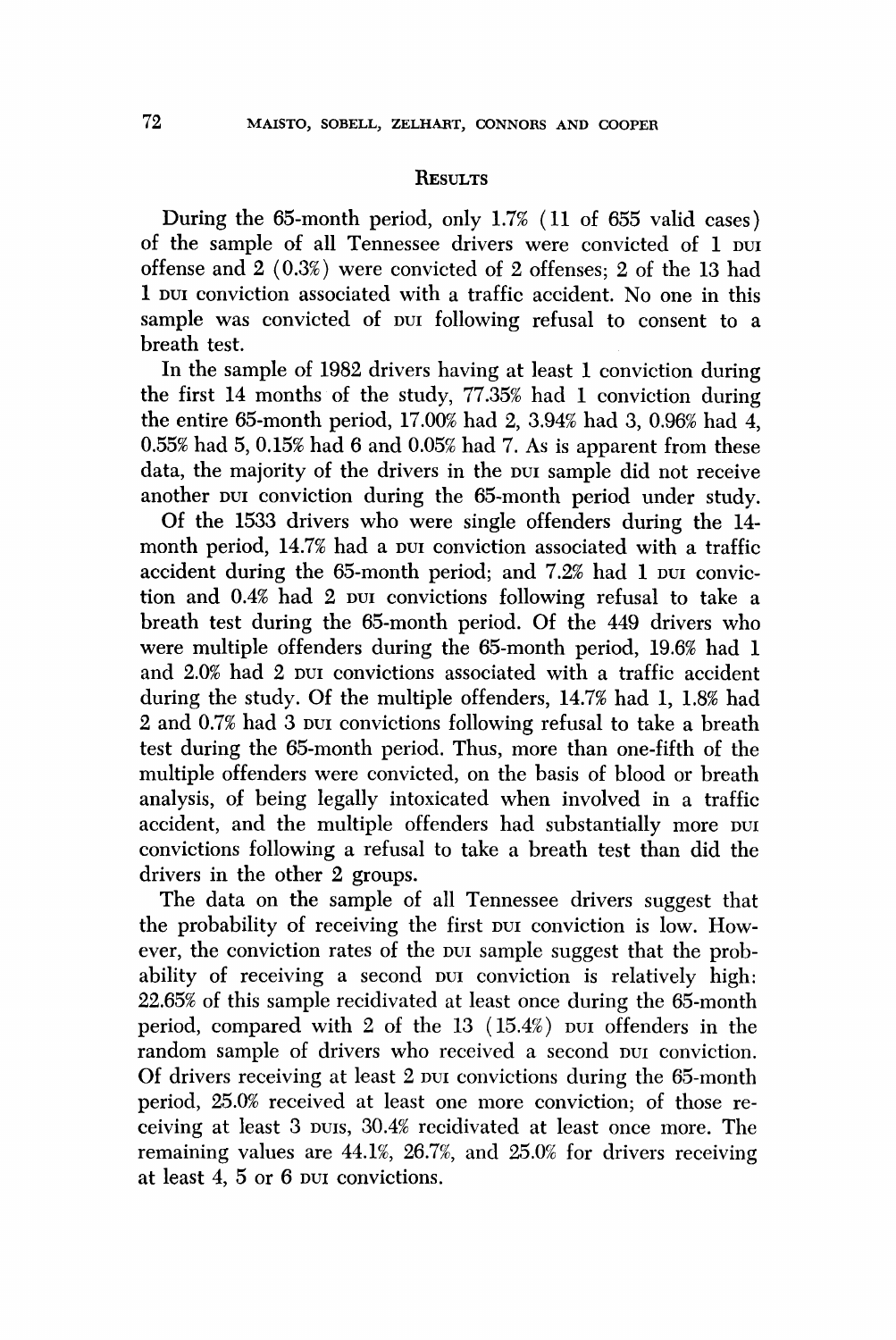**An important question concerning DuI recidivism is the amount of time between convictions. As the data in Table 1 show, as in**dividuals receive additional put convictions, the amount of time **between these convictions diminishes. In this study, the mean interval between the first and second convictions was 23.5 months, but this decreased to means of 16.8 and 10.7 months, respectively, between the second and third and the third and fourth convictions. This trend continued until the time between the fourth and fifth, the fifth and sixth, and the sixth and seventh convictions was eight months.** 

**Table 2 presents the drivers' mean number and range of convictions for 9 different moving traffic violations. Generally, the incidence and frequency of each of these offenses were low. Although the 3 samples of drivers were comparable according to convictions for speeding and careless driving and according to suspension of a license because of a felony, they were markedly different in their convictions for other offenses. For example, drivers having multiple convictions for DvI operated a vehicle contrary to license specifications on the average 10 times more than did first offenders, and no one in the sample of all Tennessee drivers was convicted of this offense. A similar ordering of the groups of drivers occurred for average number of convictions for reckless driving, operating without a license or appropriate license, driving while the license is revoked and driving while the license is suspended.** In hit-and-run convictions, both pur subgroups were com**parable, and both had appreciably more convictions than did the random sample of all Tennessee drivers.** 

**The incidence and frequency of accidents, like those of moving traffic violations, were low across all three groups. Except for a single offender's violation of the motor vehicle law resulting in the death of another, no member of any of the groups had viola-**

**TABLE 1.--Percentage of 1982 DUI Offenders Reconvicted, November 1970 through March 1976, and the Number of Months betwecn Convictions** 

| Minimum Number of<br><b>Additional Convictions</b> | Per Cent | Mean Number (and Range)<br>of Months between Convictions |
|----------------------------------------------------|----------|----------------------------------------------------------|
|                                                    | 22.65    | $23.5(1-62)$                                             |
| 2                                                  | 5.65     | $16.8$ $(1-53)$                                          |
| 3                                                  | 1.72     | $10.7(1-38)$                                             |
| 4                                                  | 0.76     | $8.0(1-27)$                                              |
| 5                                                  | 0.20     | $8.0(1-26)$                                              |
| 6                                                  | 0.05     | 8.0 $(N = 1)$                                            |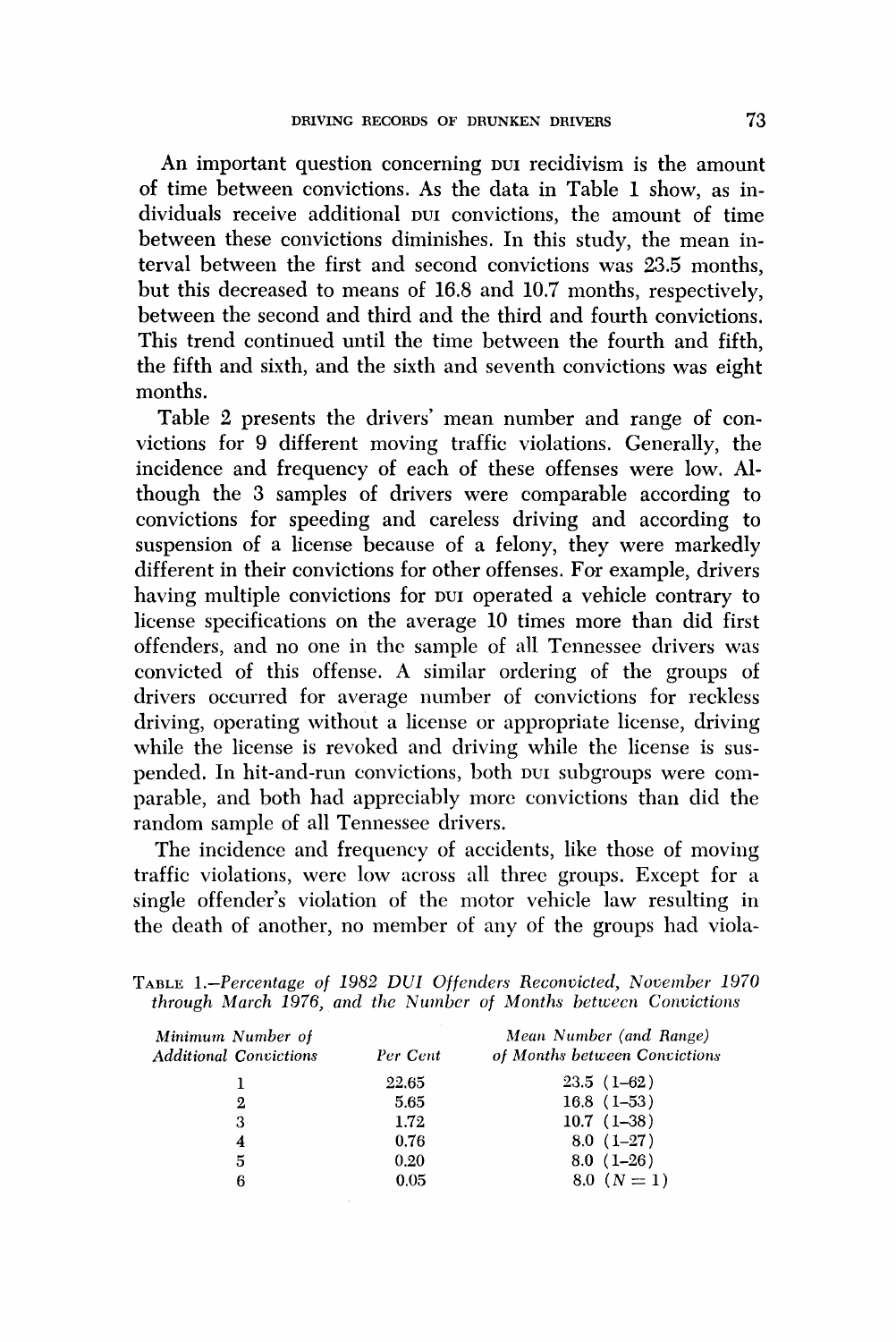| $(N = 449)$  |
|--------------|
|              |
| $(0-8)$      |
|              |
| $0.007(0-1)$ |
|              |
| $(0-1)$      |
| $(0 - 3)$    |
|              |
|              |
| $(0-9)$      |
|              |
|              |
| $0.004(0-1)$ |
| $0.013(0-2)$ |
|              |
| $(0-6)$      |
|              |
| $(0-3)$      |
|              |

**TABLE 2.--Mean Number (and Range) of Convictions for Moving Traffic Violations, November 1970 through March 1976** 

**None of the drivers' licenses were suspended because of a felony.** 

**tions resulting in the driver's death or in damage to persons or property. However, in single and multiple DuI offenders, the mean**  number of nonchargeable accidents  $(0.45 \pm 0.71$  and  $0.49 \pm 0.82$ , respectively) were twice as large as the mean  $(0.24 \pm 0.59)$  of **the random sample of all drivers. In accidents associated with violations resulting in property damage and violations resulting in bodily injury, the means of the random sample of drivers (0.04**   $\pm 0.21$  and  $0.03 \pm 0.16$ ) and the single offenders  $(0.06 \pm 0.25)$ and  $0.03 \pm 0.16$ ) were similar, but the multiple offenders' means  $(0.15 \pm 0.41$  and  $(0.10 \pm 0.34)$  were at least 2.5 times higher than **those of either of the former groups.** 

#### **DISCUSSION**

**These data on the incidence and frequency of Dui convictions**  in the general driving population and among pur offenders are **consistent with findings of previous research (8). Only a small proportion of the random sample of drivers were convicted of a •ui offense during the 65-month period studied. However, data on**  the sample of pui offenders showed that the probability of receiv**ing a second Dui increased markedly relative to the first, and that**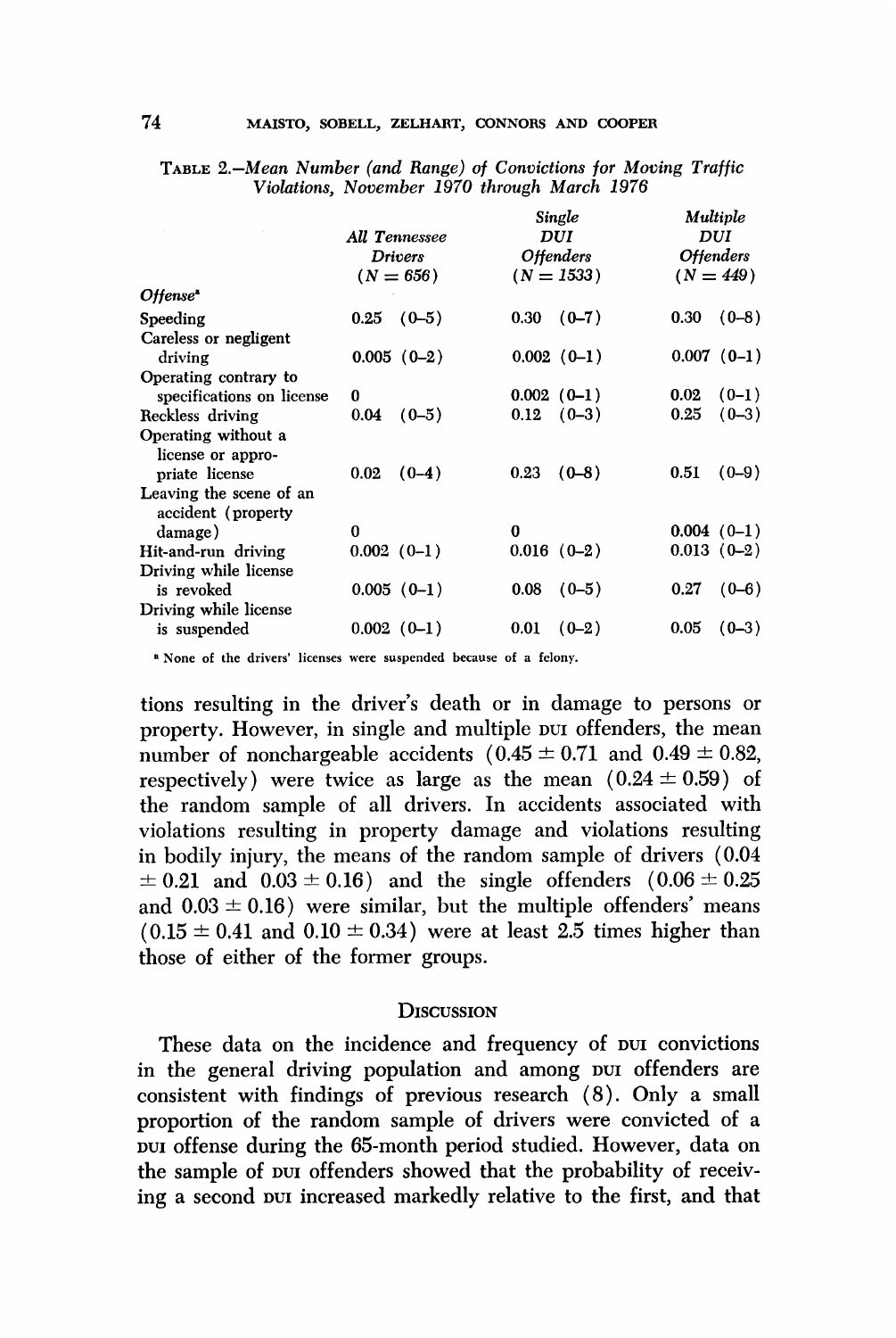among multiple put offenders there is a high risk that they will continue to receive additional pur convictions.

**Since the middle of 1975, there has been increased police sur**veillance of pur offenders in Tennessee, but such action probably **had little effect on the data described here. The official policy**  to crack down on **pu** offenders affected drivers in the Nashville-**Davidson County area more than drivers in other areas of the state, and the data used in this study were collected from all of the state's**  95 counties. Moreover, the current put offender policy in Nashville-**Davidson County was initiated near the end of the 65-month period covered in this study.** 

**The data on traffic violations and accidents suggest that drivers**  convicted of at least one put are more likely to have accidents and **to be convicted of traffic violations in the future than are drivers**  who do not have **pur** convictions. Although limitations of the data **do not allow a clear interpretation of these differences, we can sug**gest several hypotheses. First, most of the persons in the pur sam**ple were men, and men tend to drive more miles and to have poorer driving records than do women (12). It is also possible that the samples were not similar on other demographic variables (e.g., socioeconomic class) known to covary with driving records.** 

Some of the differences in the driving records of the samples may have resulted from the fact that pur conviction was a criterion in **the selection of samples. Violations such as driving without a valid license and driving on a restricted license could vary with put** convictions merely because people convicted of *put* usually have **their license suspended or revoked, and thus have greater opportunity to be convicted of these types of violations. However, it**  is less apparent that a **pur** conviction can account for differences in **accidents and convictions of hit-and-run driving. Clearly, the differences in driving profiles are important and should be studied further.** 

**The data have implications for implementation and evaluation**  of prevention programs for put offenders. Clark (6) has found that **persons selected on the basis of alcohol-related offenses show more deviant driving records preceding the incident for which they were selected than do persons in the general population. Since**  the present study covered a considerable period of time following a pur conviction, our findings suggest that people convicted of put may be poor drivers following as well as preceding their con**viction. In view of Clark's findings (6) and ours, it would be**  worthwhile to study the usefulness of identifying potential put of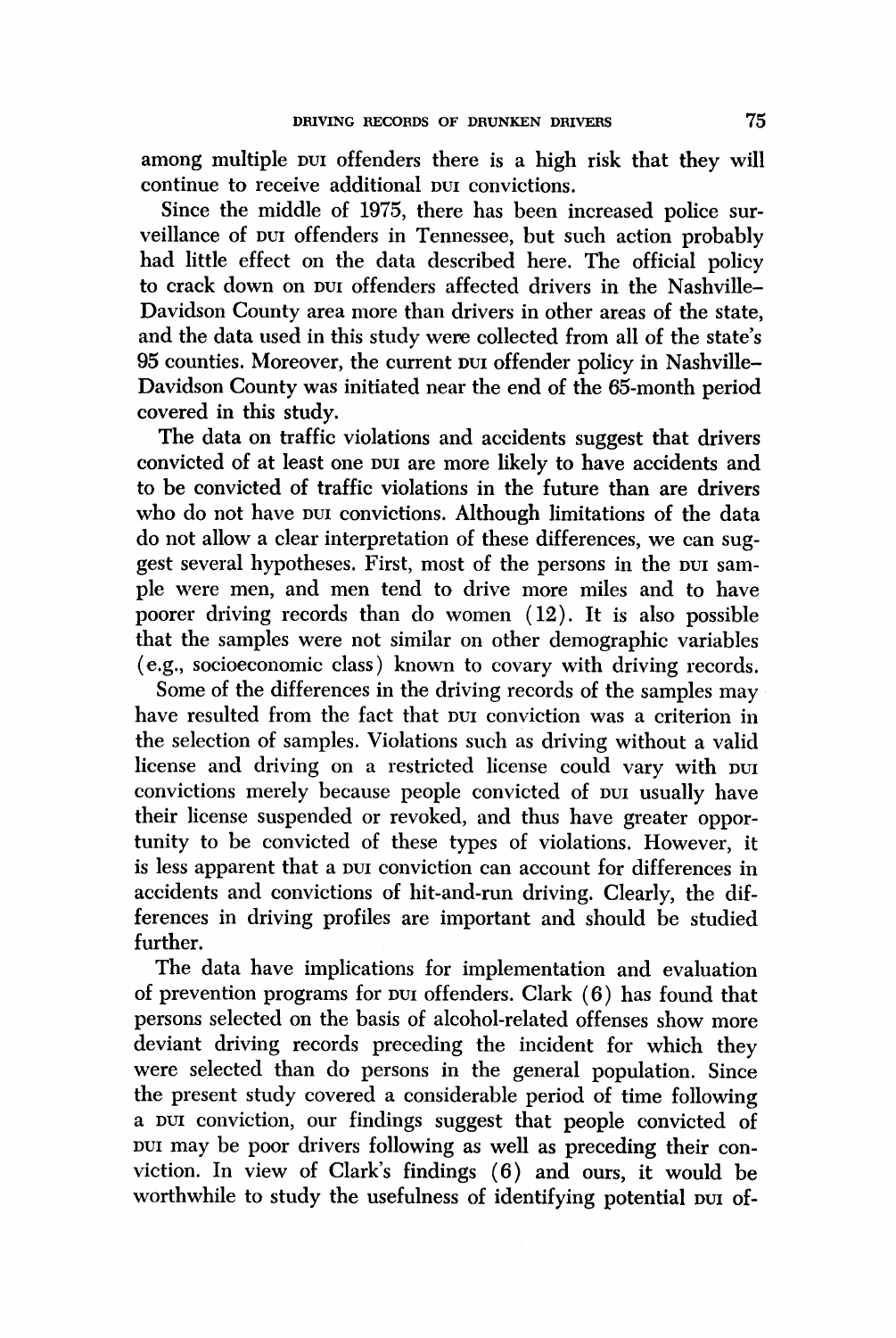**fenders on the basis of their records of traffic violations and acci**dents. These data also suggest that it may be useful to aim sec**ondary prevention programs at first offenders as well as recidivist drunken drivers, and to include in secondary prevention programs**  for *put* offenders a course on responsible driving.

**Unfortunately, the effects of primary and secondary interventions could not be evaluated in the present study because of limitations of the data. During the period covered by these data, driving records did not document attendance in alcohol education programs. However, the finding that the mean interval between**  first and second put convictions was about 23 months indicates that if pur recidivism is used as a criterion in the evaluation of a treatment program for drivers convicted of put, the appropriate **folloxv-up period is at least 3 years. Other aspects of the driving record, such as frequency of traffic violations and accidents, may**  be useful follow-up measures supplementary to the rate of pur **convictions.** 

**Although the findings of this study have a number of implications for primary and secondary prevention as well as evaluation of such intervention, several caveats are in order. First, the conclusions of this study are based on data on convictions, not arrests. When driving records must be used to assess driving behavior,**  arrest data are most appropriate. The data on put convictions de**scribed here almost certainly do not reflect all of these drivers'**  put arrests, and at the time these data were collected, the courts generally reduced the *purcharges* to reckless driving if the offender **(especially a first offender) agreed to participate in a treatment program. Data in Table 2 suggests that this practice was in effect during the period under study, since the mean number of convictions for reckless driving was three and six times greater for single and multiple offenders than for the sample of all drivers.** 

**Second, although the three groups of drivers showed large differences on several of the traffic violation and accident variables, the incidence and frequency of these events were generally low, and for some types of traffic offenses and accidents there was no record of occurrence in any of the three groups. Third, the clinician and researcher must be iudicious in applying the findings of the present study to individual cases. Finally, although driving**  records provide useful information on **pu** offenders, it is important **to assess attitudinal, sociocultural and psychological variables for a** more balanced evaluation of pur intervention programs (10, 13).